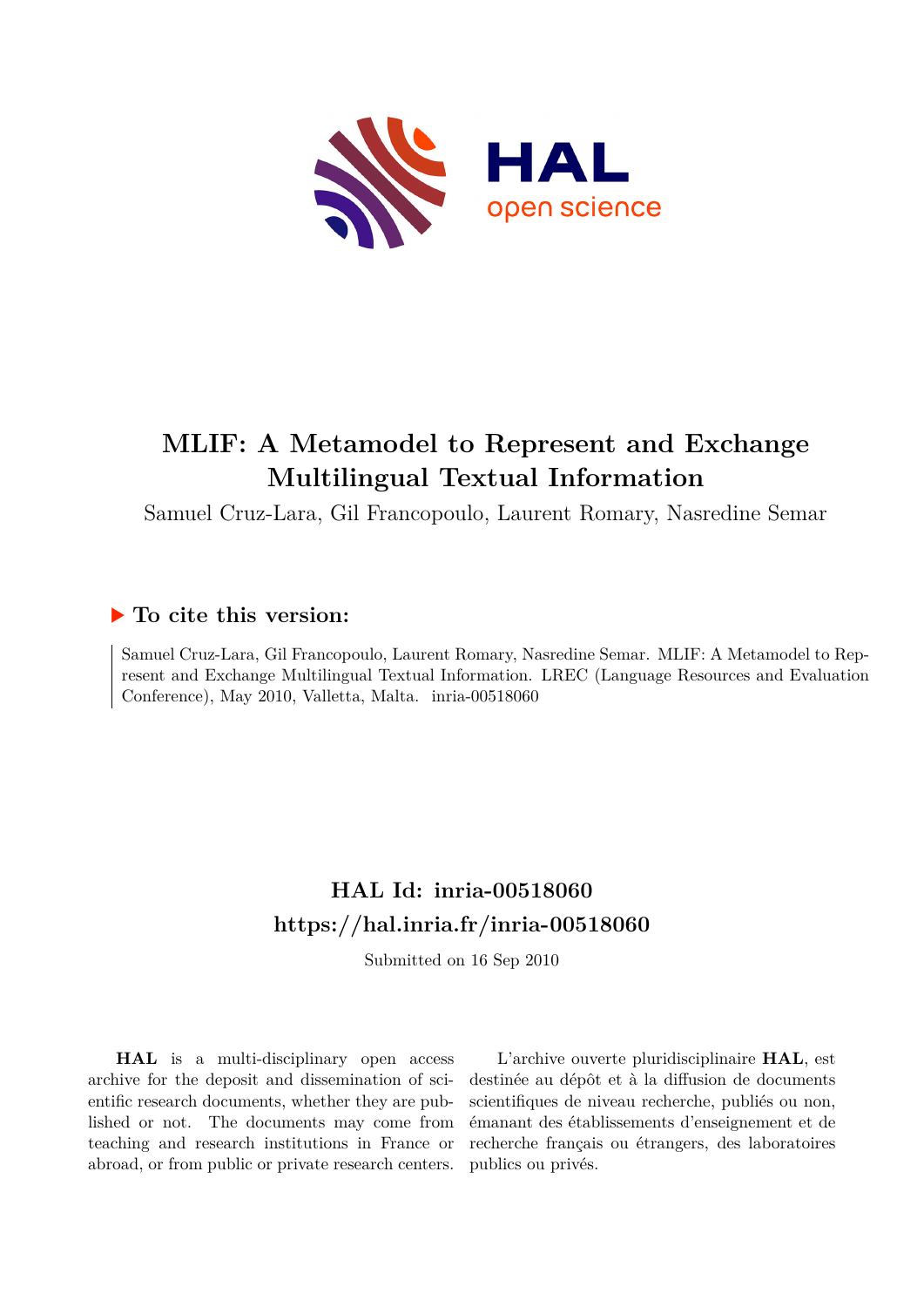# **MLIF: A Metamodel to Represent and Exchange Multilingual Textual Information**

**Samuel Cruz-Lara<sup>1</sup> , Gil Francopoulo<sup>2</sup> , Laurent Romary<sup>3</sup> , and Nasredine Semmar<sup>4</sup> .**

<sup>1</sup>INRIA-TALARIS, <sup>2</sup>Tagmatica, <sup>3</sup>INRIA-GEMO & HUB IDSL, <sup>4</sup>CEA-LIST

France

E-mail: Samuel.Cruz-Lara@loria.fr, Gil.Francopoulo@wanadoo.fr, Laurent.Romary@inria.fr,

Nasredine.Semmar@cea.fr

## **Abstract**

The fast evolution of language technology has produced pressing needs in standardization. The multiplicity of language resources representation levels and the specialization of these representations make difficult the interaction between linguistic resources and components manipulating these resources. In this paper, we describe the MultiLingual Information Framework (MLIF – ISO CD 24616). MLIF is a metamodel which allows the representation and the exchange of multilingual textual information. This generic metamodel is designed to provide a common platform for all the tools developed around the existing multilingual data exchange formats. This is a work in progress within ISO-TC37 in order to define a new ISO standard.

#### **Introduction**

The scope of activities in localization and translation memory, as well as any type of online multilingual customization (subtitling, iTV, karaoke) is very large, and numerous independent groups are working on these aspects, such as LISA, OASIS, W3C, ISO, etc. Under the guidance of the above-mentioned groups, many formats have been developed. Some of the major formats of specific interest for localization and translation memories are  $TMX^1$ ,  $XLIFF^2$ ,  $ITS^3$ . There are many identical requirements for all the formats irrespective of the differences in final output. For example, all the formats aim at being user-friendly, easy-to-learn, and at reusing existing databases or knowledge. All these formats work well in the specific field they are designed for, but they lack a synergy that would make them interoperable when using one type of information in a slightly different context. In this paper, we describe an empirical standardization work that will serve for proposing a metamodel and related data-categories to represent and exchange multilingual textual information.

## **1. MLIF metamodel**

As with  $TMF<sup>4</sup>$  in terminology, MLIF (Cruz-Lara et al., 2008) provides a metamodel and a set of generic data categories for various application domains (Figure 1). MLIF describes not only the basic linguistic elements (sentence, syntactic component, word, part-of-speech, …), but can be used to represent the structure of the document (title, paragraph, section,…).



Figure 1: MLIF metamodel and its data categories

# **2. MLIF Applications**

Because of the genericity of its metamodel and the facility to adapt data categories, MLIF can be used in several types of applications. The latest version of MLIF provides strategies for the interoperability and/or linking of models including, but not limited to: TMX, XLIFF, SMILText<sup>5</sup> and ITS. We present in the following sections some use cases of MLIF.

## **3.1 MLIF process with TMX**

The purpose of TMX is to allow easier exchange of translation memory data between tools and/or translation vendors with little or no loss of critical data during the

 <sup>1</sup> http://www.lisa.org/tmx

<sup>2</sup> http://www.oasis-open.org/committees/xliff/ <sup>3</sup> http://www.w3.org/TR/its/

 $4$  Computer application in terminology – Terminological Markup Framework, Geneva, International Organization for Standardization.

 <sup>5</sup> http://www.w3.org/TR/SMIL3/smil-text.html.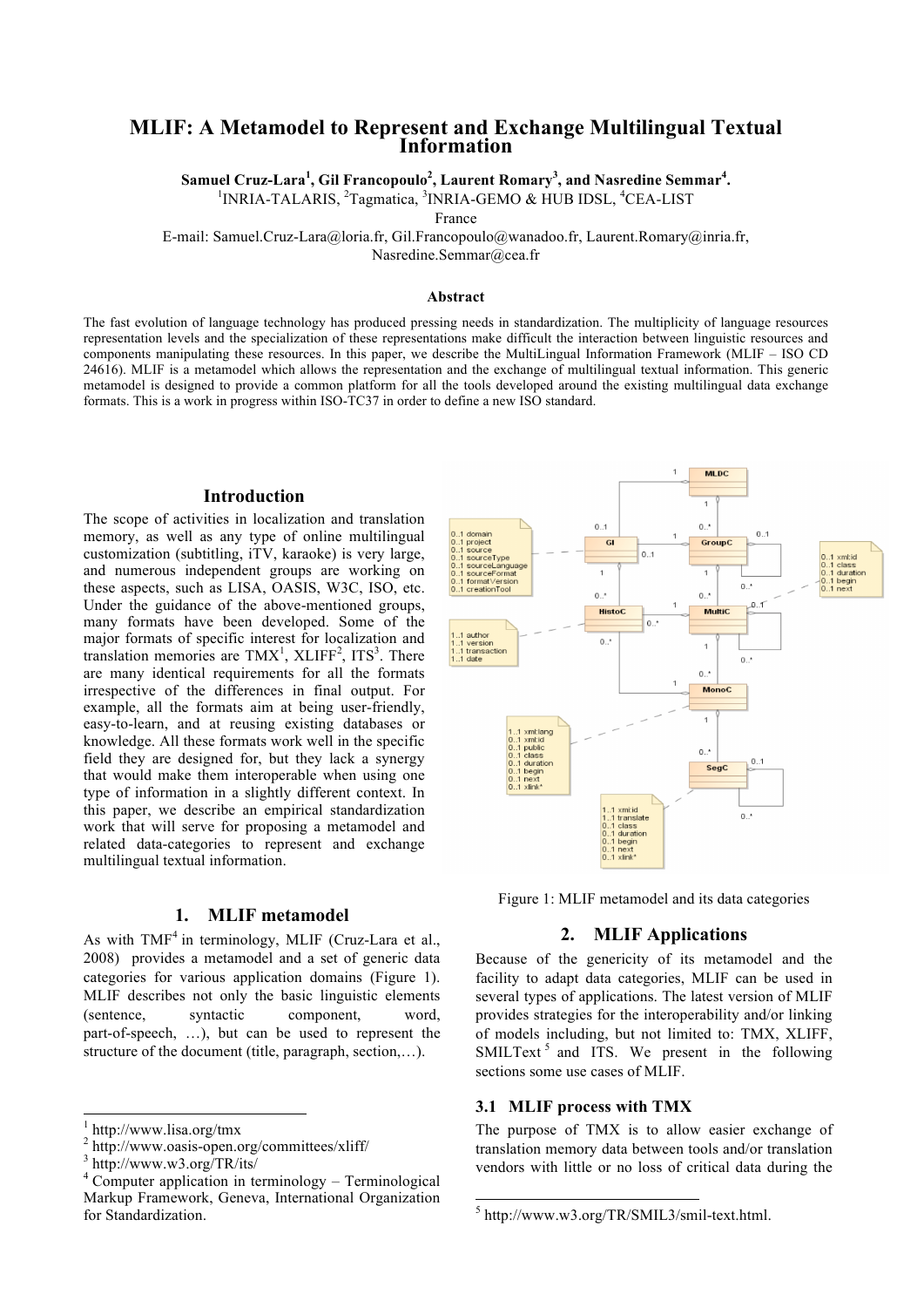process.

Figure 2 illustrates the interaction between TMX and MLIF. This process includes, in this order: extraction, translation, and merging. The starting point is a TMX document with linguistic content in English (en) and in German (de). The extraction process (1) gives first a "Skeleton File" (2) which contains all TM formatting information and secondly a MLIF file (3) in which only relevant linguistic information is stored. As most translators (human beings or automatic software modules)

work with TMX software oriented-tools, a XSL style-sheet allows transforming a MLIF document into a TMX document or into any ML2 document. This file does not contain any formatting information. Once the translator adds the related Japanese translation, another XSL style-sheet allows transforming a TMX document into a MLIF document (4). Finally, the new MLIF document (containing the Japanese translation) is merged with the "Skeleton File" in order to obtain a new TMX formatted document (5).



Figure 2: MLIF-TMX interaction.

## **3.2 XML details of a simple TMX application**

The following example, based on TMX version 1.4, focuses on the multilingual units of a TMX document. It

should be noted that TMX version 2.0 has been available as a Working Draft since March 28th, 2007.

```
<tmx version="1.4">
 <header
    adminlang="eng"
    creationdate="20040731T164933Z"
    creationtool="Heartsome TM Server"
    creationtoolversion="1.0.1"
   datatype="xml"
   o-tmf="unknown"
    segtype="block"
    srclang="*all*"/>
 <body>
  <tu creationdate="20020930T004233Z" tuid="1091303313515">
   <tuv xml:lang="fra">
     <seg>Le processus de contrôle de qualité en dix
          étapes qu'il a créé il y a plus de 1300 ans est
          beaucoup plus complet et précis que ceux existant
```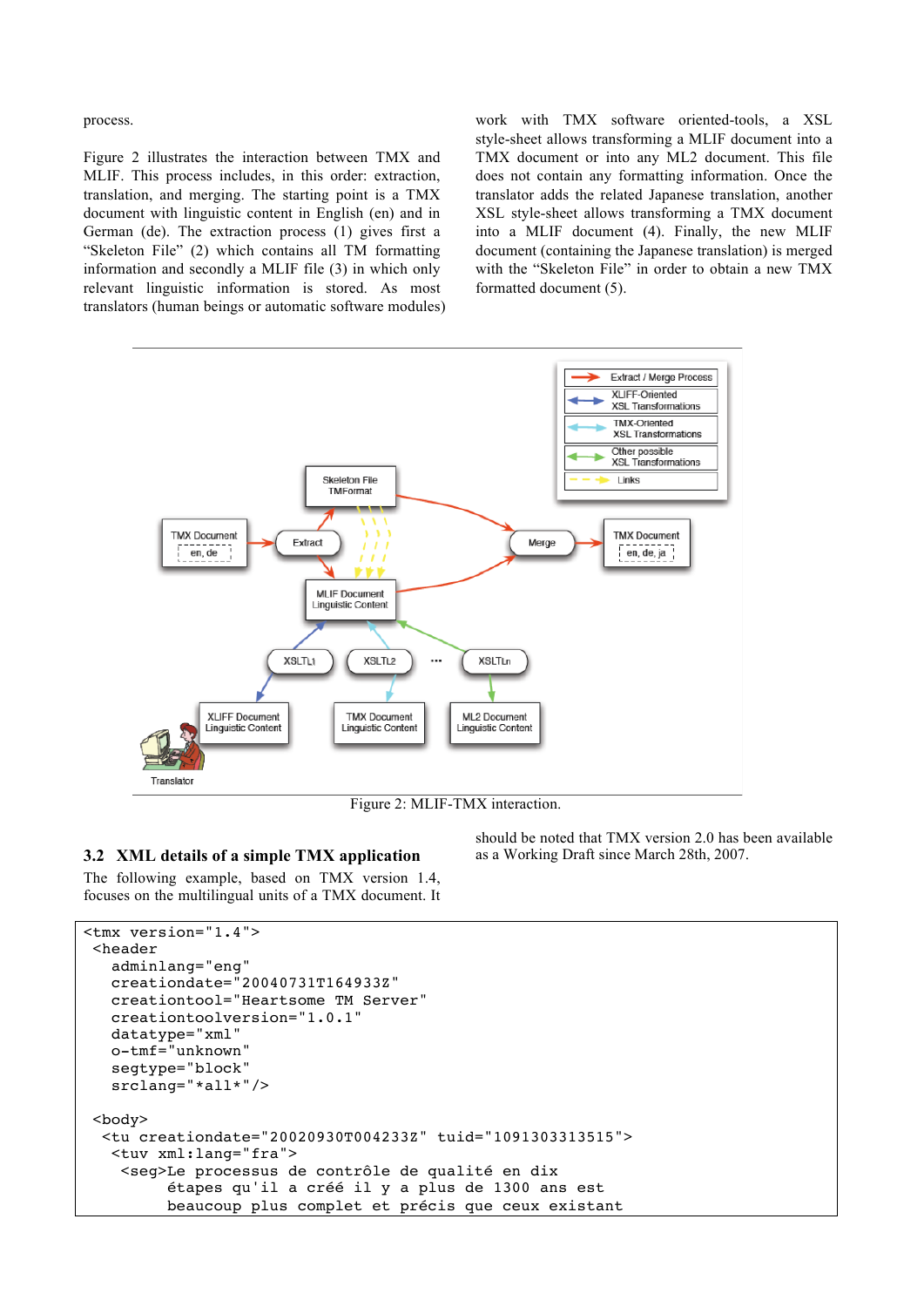```
 aujourd'hui.</seg>
    </tuv>
    <tuv xml:lang="eng">
     <seg>His 10-stage quality control process initiated
          more than 1300 years ago is far more thorough and
         exacting than any existing today.</seg>
    </tuv>
  \langle/tu>
 </body>
</tmx>
```


The corresponding representation in MLIF is as follows:

```
<MLDC>
<GT> <sourceFormat>TMX</sourceFormat>
  <formatVersion>1.4</formatVersion>
  <creationDate>20040731T164933Z</creationDate>
  <creationTool>Heartsome TM Server</creationTool>
  <creationToolVersion>1.0.1</creationToolVersion>
\langle/GT> <GroupC>
  <MultiC>
    <creationIdentifier>1091303313515</creationIdentifier>
    <creationDate>20020930T004233Z</creationDate>
    <MonoC xml:lang="fra">
     <SegC>Le processus de contrôle de qualité en dix étapes
          qu'il a créé il y a plus de 1300 ans est beaucoup
          plus complet et précis que ceux existant
          aujourd'hui.</SegC>
    </MonoC>
    <MonoC xml:lang="eng">
     <SegC>His 10-stage quality control process initiated
          more than 1300 years ago is far more thorough and
          exacting than any existing today.</SegC>
    </MonoC>
   </MultiC>
 </GroupC>
```
Example 2. The MLIF version of Example 1.

As we can see, TMX is nearly isomorphic to the MLIF metamodel. The core elements of the TMX macro-structure map to MLIF components as follows:

- <tmx> matches onto the <MLDC> component
- <header> maps onto the <GI> component
- <body> is a container for <tuv> element and does not map onto any component of the <MLIF> metamodel
- <tu> maps onto the <MultiC> component
- <tuv> maps onto the <MonoC> component
- $\langle$ seg $\rangle$  maps onto the  $\langle$ Seg $C$  $\rangle$  component

## **3.1 Computer-aided translation use case**

MLIF promotes the use of linguistic information in computer-aided translation tools

based on translation memory in order to allow these tools to produce translation for new words and new sentences which are not in the translation database.

For example, with a translation memory containing the English sentence "The meal is nice." and its translation in French "Le repas est bon.", current CAT tools such as SDL TRADOS Translator's Workbench, DejaVu and Star Transit are not able to propose the expected translation for the input: "The meals are nice." although the word lemmas of "The meal is nice" and "The meals are nice" are matching. This weakness is due to the fact that these tools use limited linguistic criteria during the translation process.

```
<tmx version="1.4">
 <header
   creationtool="TRADOS Translator's Workbench for Windows"
```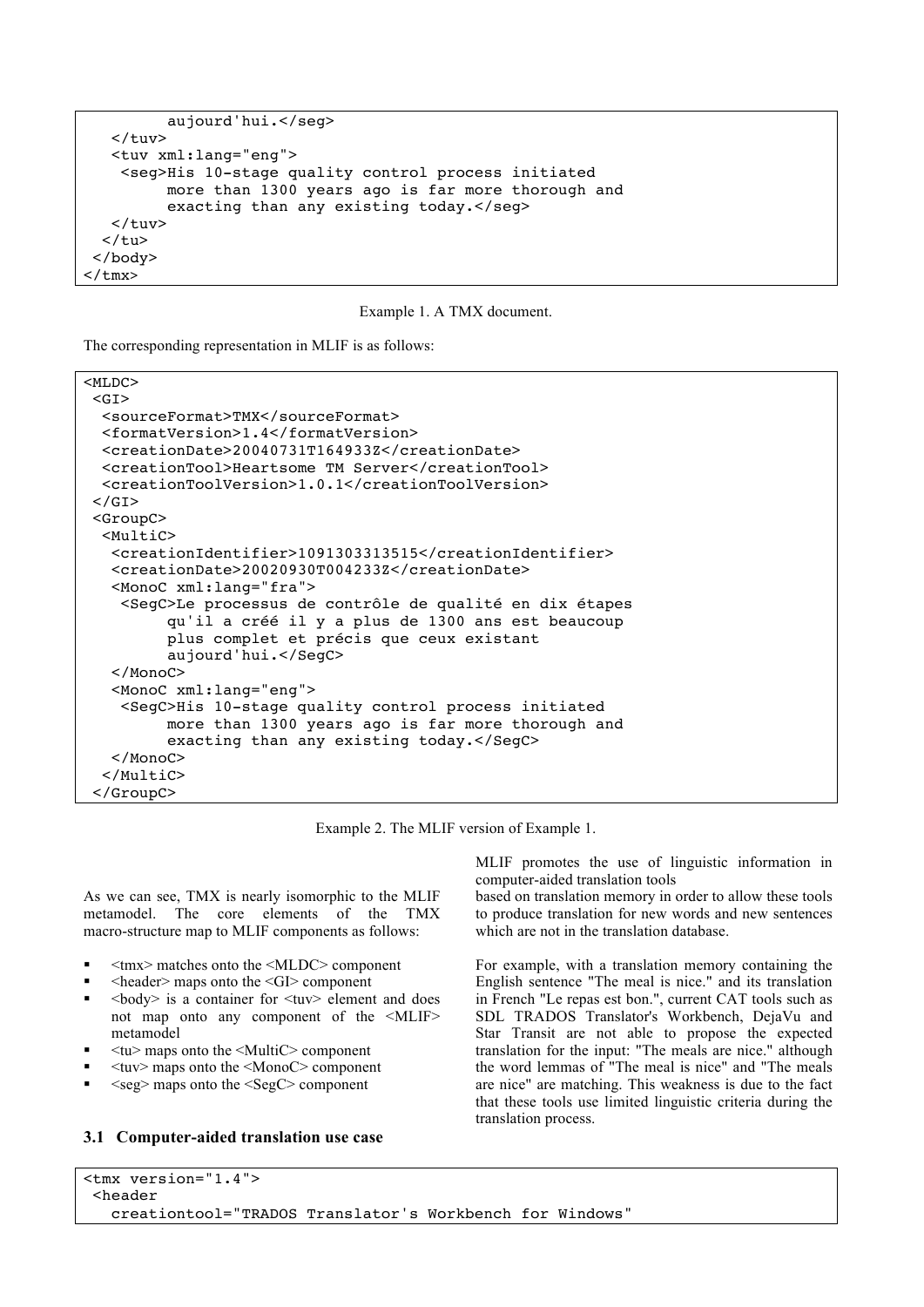```
 creationtoolversion="Edition 7 Build 719"
    segtype="sentence"
    o-tmf="TW4Win 2.0 Format"
    adminlang="EN"
    srclang="EN"
    datatype="rtf"
    creationdate="20090922T140557Z"
    creationid="SEMMAR"/>
 <body>
   <tu creationdate="20090922T140653Z" creationid="SEMMAR">
    <tuv xml:lang="EN">
     <seg>The meal is nice.</seg>
   \langletuv> <tuv xml:lang="FR">
     <seg>Le repas est bon.</seg>
   \langletuv>\langletu>
 </body>
</tmx>
```
Example 3. Data produced by TRADOS Translator's Workbench 7.

In order to translate the sentence "The meals are nice.", an MLIF-compliant tool may implement the following procedure:

Step-1 Add linguistic properties to all the words within the translation memory

```
<MultiC>
<creationIdentifier>SEMMAR</creationIdentifier> 
<creationDate>20090922T140653Z</creationDate>
 <MonoC xml:lang="eng">
   <SegC>The meal is nice.</SegC>
  </MonoC>
 <MonoC xml:lang="fra">
   <SegC>Le repas est bon.</SegC>
  </MonoC>
</MultiC>
<MultiC class="translation">
  <MonoC xml:lang="eng">
   <SegC class="word" lemma="the" pos="definiteArticle">The</SegC>
   <SegC
     class="word"
     lemma="meal"
     pos="commonNoun"
    mfeature="singular">meal</SegC>
   <SegC
     class="word"
     lemma="be"
     pos="verb"
     mfeature="present thirdPerson singular">is</SegC>
   <SegC class="word" lemma="nice" pos="qualifierAdjective">nice</SegC>
   <SegC class="word" lemma="." pos="mainPunctuation">.</SegC>
  </MonoC>
<MonoC xml:lang="fra">
   <SegC
     class="word"
     lemma="le"
     pos="definiteArticle"
     mfeature="masculine singular">Le</SegC>
   <SegC
     class="word"
     lemma="repas"
     pos="commonNoun"
     mfeature="masculine singular">repas</SegC>
```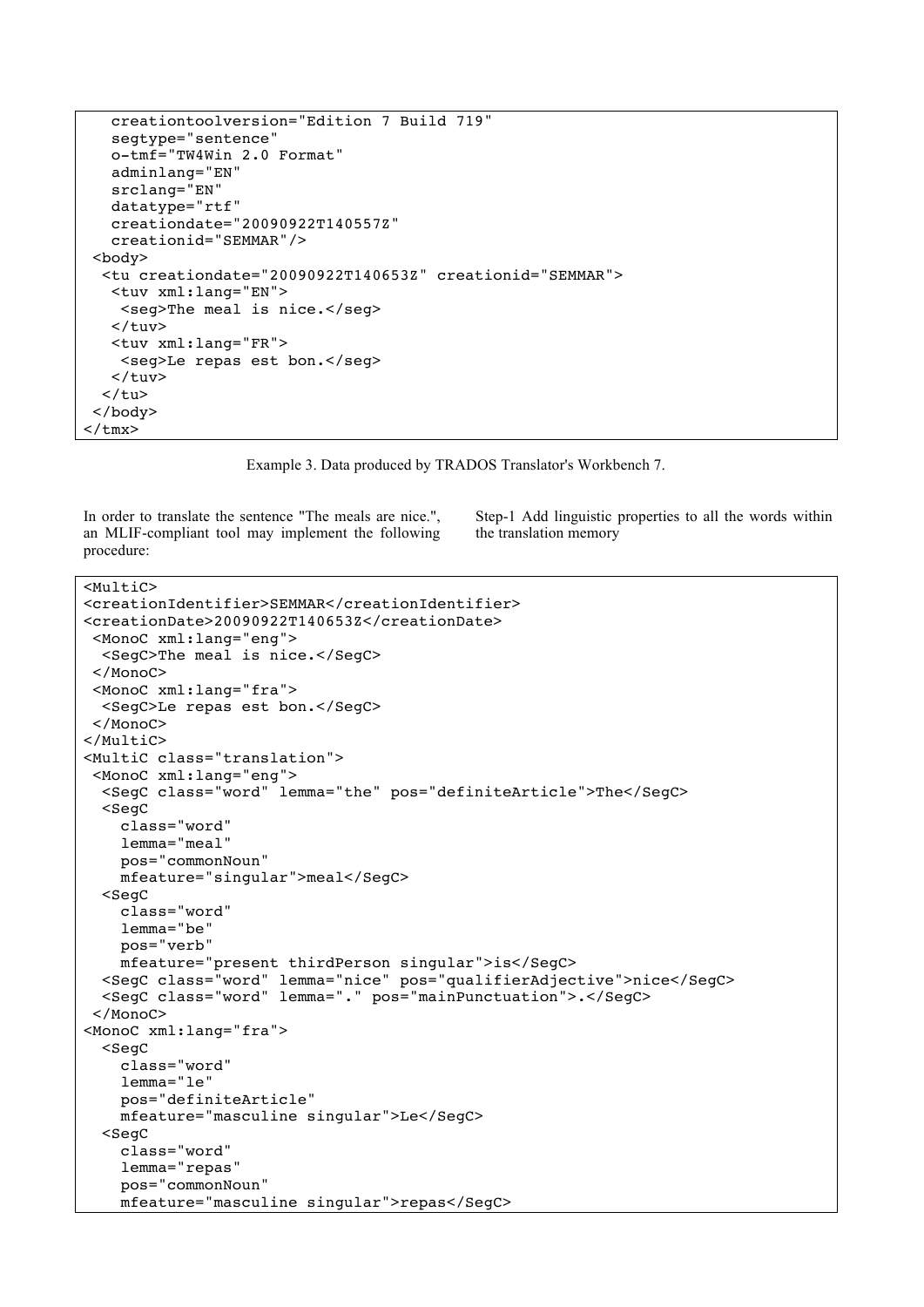```
 <SegC
     class="word"
     lemma="être"
     pos="verb"
     mfeature="present thirdPerson singular">est</SegC>
   <SegC
     class="word"
     lemma="bon"
     pos="qualifierAdjective"
     mfeature="masculine singular">bon</SegC>
   <SegC class="word" lemma="." pos="mainPunctuation">.</SegC>
</MonoC></MultiC>
```
Example 4. The MLIF version of Example 3.

Step-2 Run a part-of-speech tagger on the sentence in order to obtain the right morphosyntactic word categories.

Step-3 Translate the lemmas by the means of an English to French bilingual lexicon.

Step-4 Lookup in a French lexicon of inflected forms in order to retrieve the right inflected form by means of the lemma and the morphological features.

Step-5 Generate the translation of "The meals are nice." by substitution of each English word by its French inflected form as follows: "The meals are nice." => "Les repas sont bons."

# **3. Multimedia and Multilingual Textual Information use case**

SmilText is a module defined in the context of SMIL 3.0 W3C recommendation. It has the potential to be an important application context for MLIF as it associates and synchronizes multimedia and textual content.

General timing mechanisms from the SMIL (Synchronized Multimedia Integration Language) recommendation may be used in MLIF compliant content to provide synchronization mechanisms of textual content. The following attributes are thus integrated in the overall MLIF specification: begin, end, dur (short for duration).

The basic use case for articulating MLIF and SMIL consists in producing a monolingual SMIL output out of a multilingual representation expressed in an MLIF compliant format. This results from the selection of the content corresponding to a chosen language and its integration into one or several  $\leq$ smilText $\geq$ containers, for instance embedded in a <seq> construct. When applicable the existing timing information are propagated into the SMIL representation.

In this context, the core mappings between MLIF and the SMIL Text specification would be the following ones:

- <MonoC> components should map onto <smilText> elements, together with the corresponding attributes (in particular, language)
- $\blacktriangleright$  <SegC> components should map unambiguously onto <tev> elements, together with the corresponding descriptors (in particular temporal ones)

The actual embedding of multilingual content within a single SMIL representation should be based on the a <switch> constructs within the following skeleton:

```
<switch>
 <par systemLanguage="en">
   <smilText
     xml:id="TE30"
     region="Contents"
     dur="12s"
     its:dir="ltr"
     xml:lang="eng"
     its:translate="yes"> ...
   </smilText>
 </par>
 <par systemLanguage="fr">
   <smilText
     xml:id="TF30"
     region="Contents"
```